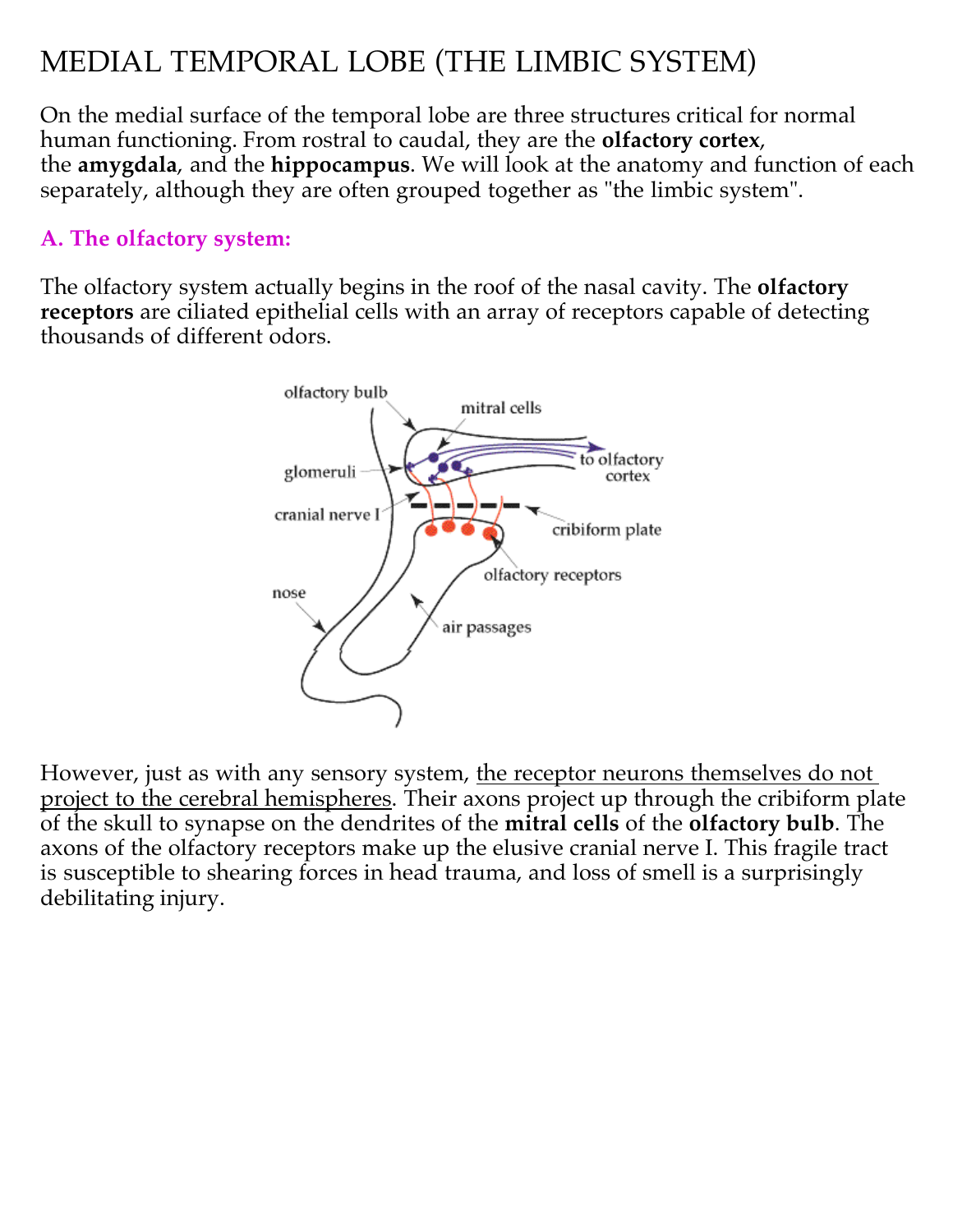Here is an example of a section through olfactory bulb. The olfactory bulb is not a simple relay (something which passively transmits the signal), but is a sophisticated structure in itself. The mitral cellolfactory neuron synapse is actually within a tangle of axons and dendrites that is called a **glomerulus**. There is a second cell type tucked around these glomeruli which probably affects how the signal is transmitted. These cells are small and densely packed, which gives them the name " **granule cells**". However, they bear no relation to the granule cells of the cerebellum or cerebral

cortex. In fact, they are

of the same name.

GABA-ergic, unlike other cells



There are two populations of granule cells in the olfactory bulb - the external, or periglomerular cells, and the internal granule cells. The latter lie deep to the mitral cell layer.

The mitral cell axons travel back to the brain via the olfactory tract. The main target of the olfactory tract is the **primary olfactory cortex** in the medial temporal lobe. However, the sense of smell is heavily interconnected with all parts of the limbic system.

Does anything about this system strike you as odd? The olfactory system disobeys a general rule of sensory systems - it does not have to pass through thalamus before reaching cortex. However, there is a very good reason why not; olfactory cortex is an old and primitive structure, and in fact has only four cellular layers, unlike the 6-layered cortex we are accustomed to. The rule that <u>sensory information must pass</u> <u>through thalamus to get to cerebral cortex</u> is still true, but only for 6-layered cortex, or **neocortex**. This description applies to almost every area in the frontal, parietal, occipital, and temporal lobes.

## **B. The amygdala:**

If you remember only one word about the amygdala, the word is FEAR. The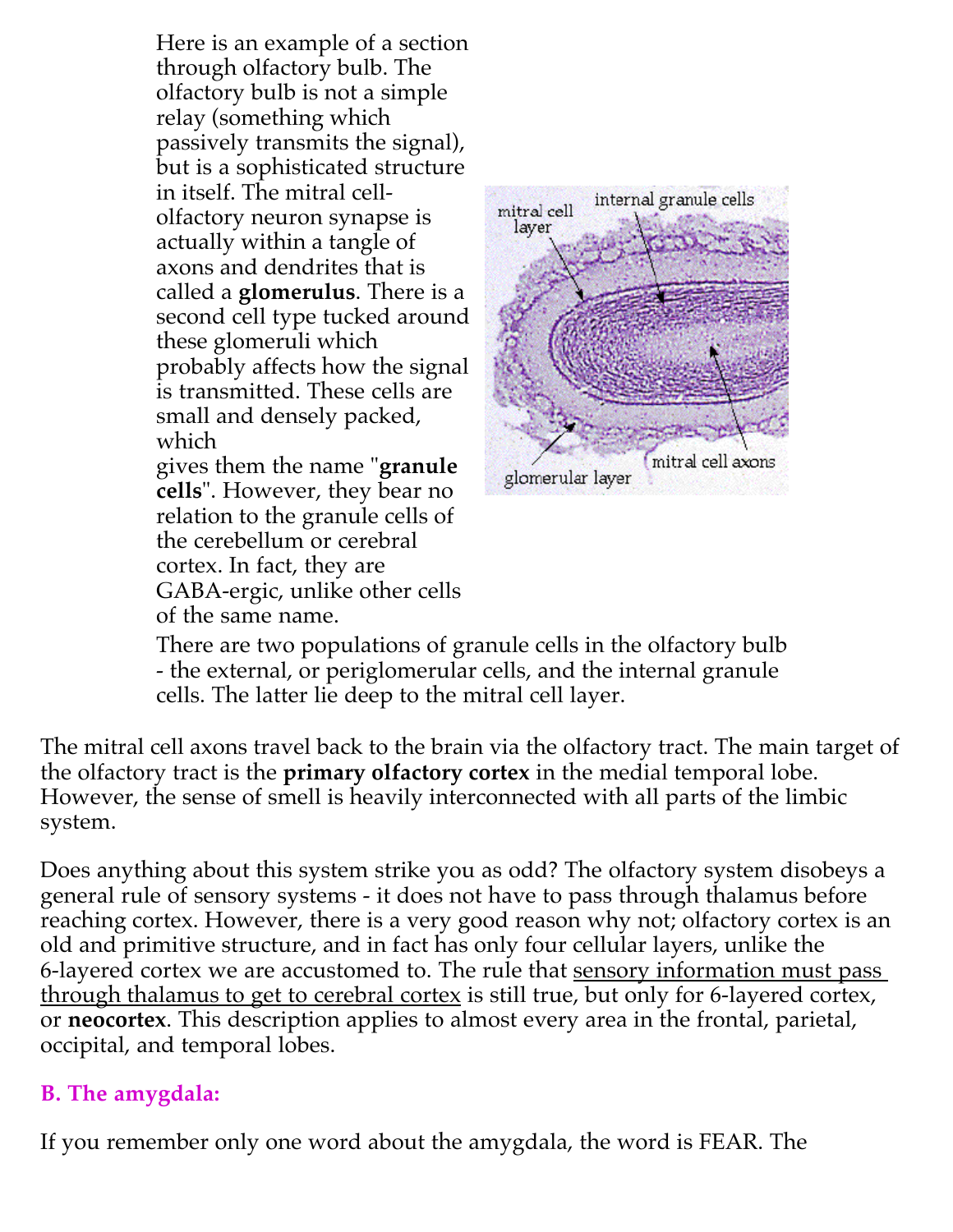amygdala is the nucleus responsible for the lurch you feel in your stomach when you turn around in a dark alley and notice someone following you. It couples a learned sensory stimulus (man in ski mask in alley = danger) to an adaptive response (fight or flight). On the basis of this information, you should be able to guess the primary inputs to and outputs from the amygdala.

Inputs: the amygdala must get sensory input, and it must be fairly highly processed input to recognize the elements of a scene that signal danger. The association areas of visual, auditory, and somatosensory cortices are the main inputs to the amygdala.

Outputs: the amygdala must be able to control the autonomic system, to provoke such an instant sympathetic response. The main outputs of the amygdala are to the hypothalamus and brainstem autonomic centers, including the vagal nuclei and the sympathetic neurons.

The amygdala is also involved with mood and the conscious emotional response to an event, whether positive or negative. To this end, the amygdala is also extensively interconnected with **frontal cortex**, mediodorsal thalamus, and the medial striatum.



These two images of the amygdala demonstrate that there are discrete groups of cells within the large nucleus. The deep group, which includes the **lateral, basal,** and **accessory basal nuclei**, is responsible for collecting the input from sensory cortex. The **more dorsal group, which includes the <b>central** and **medial nuclei,** receives projections from the deep group and sends the signal out to autonomic centers.

It is very difficult to study the amygdala in humans, because selective bilateral damage of the amygdala is so rare. One of the few existing case studies reported a woman with a bilateral degenerative disease who was unable to recognize the expression of fear in human faces. Monkeys with lesioned amygdalas are unable to recognize the emotional significance of objects, and for example, show no fear when presented with a snake or another aggressive monkey. This has disastrous social consequences for the monkey.

Epilepsy surgery provides an opportunity to stimulate areas of the brain to determine the extent of the epileptic focus. In some such patients, the amygdala was electrically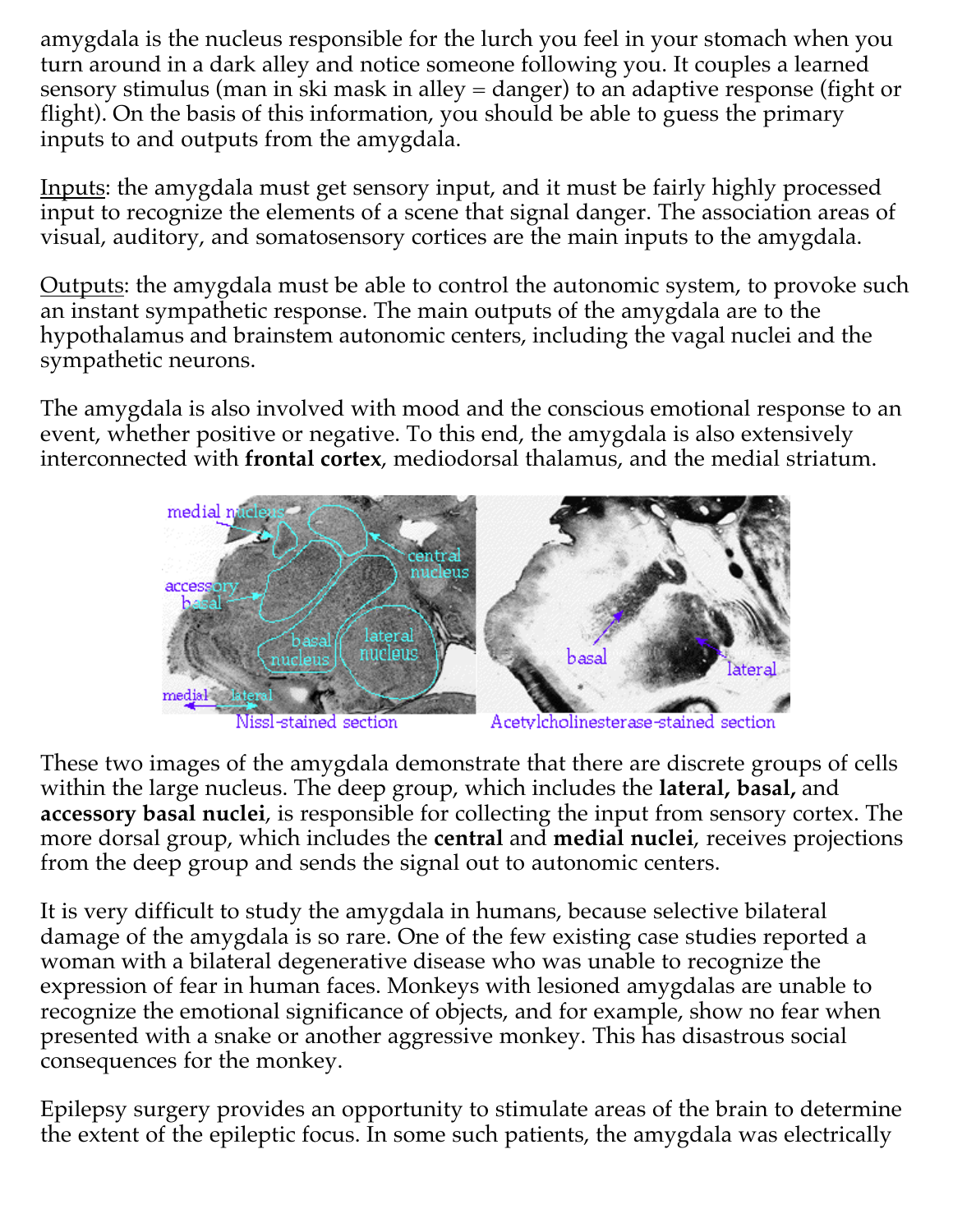stimulated, which caused intense hallucinations, often accompanied by fear.

# **C. The hippocampus and memory:**

If the amygdala is FEAR, then the hippocampus is MEMORY. To understand exactly how the hippocampus is involved in memory, however, you must first know a little about memory.

There are at least three different types of memory. The most short term is **working**  . Working memory is like the RAM of a computer. It is the type of memory **memory** that enables you to spit back the last sentence of a coversation when someone accuses you of not listening. Like the RAM of a computer, it is crucial for performing some common operations in your head: adding numbers, composing a sentence, following directions, etc. Also like a computer, the space devoted to that operation is recycled as soon as you turn to something else. It does not become a permanent memory. Working memory does not require the hippocampus; it is probably a cortical phenomenon.

The second type is what we most commonly associate with "memory". This is long-term or **declarative memory**, and is composed of all the facts, figures, and names you have ever learned. All of your experiences and conscious memory fall into this category. It is analogous to the hard drive of a computer. Although no one knows exactly where this enormous database is stored, it is clear that the <u>hippocampus is </u> <u>necessary</u> to file away new memories as they occur.

The third type is **procedural memory**, and is probably the most durable form of memory. These are actions, habits, or skills that are learned simply by repetition. Examples include playing tennis, playing an instrument, solving a puzzle, etc. The hippocampus is not involved in procedural memory, but it is likely that the cerebellum plays a role in some instances.

The significance of the hippocampus is driven home by a famous patient named H.M. As part of an epilepsy surgery, doctors removed most of his medial temporal lobes. Since that surgery, in 1953, he has formed no new memories. He can remember his childhood and everything before the surgery, and he still has working memory and the ability to form procedural memories. You can have a normal, lucid conversation with him, but if you leave the room for a moment, when you return he will not remember you or the conversation. He has completely lost the ability to lay down declarative memory.

Therefore, <u>the hippocampus is critical in laying down declarative memory, but is not</u> necessary for working memory, procedural memory, or memory storage. Damage to the hippocampus will only affect the formation of new declarative memories.

The mechanisms of the hippocampus are not entirely understood. The formation of memories probably involves **long term potentiation**, or LTP. This is a molecular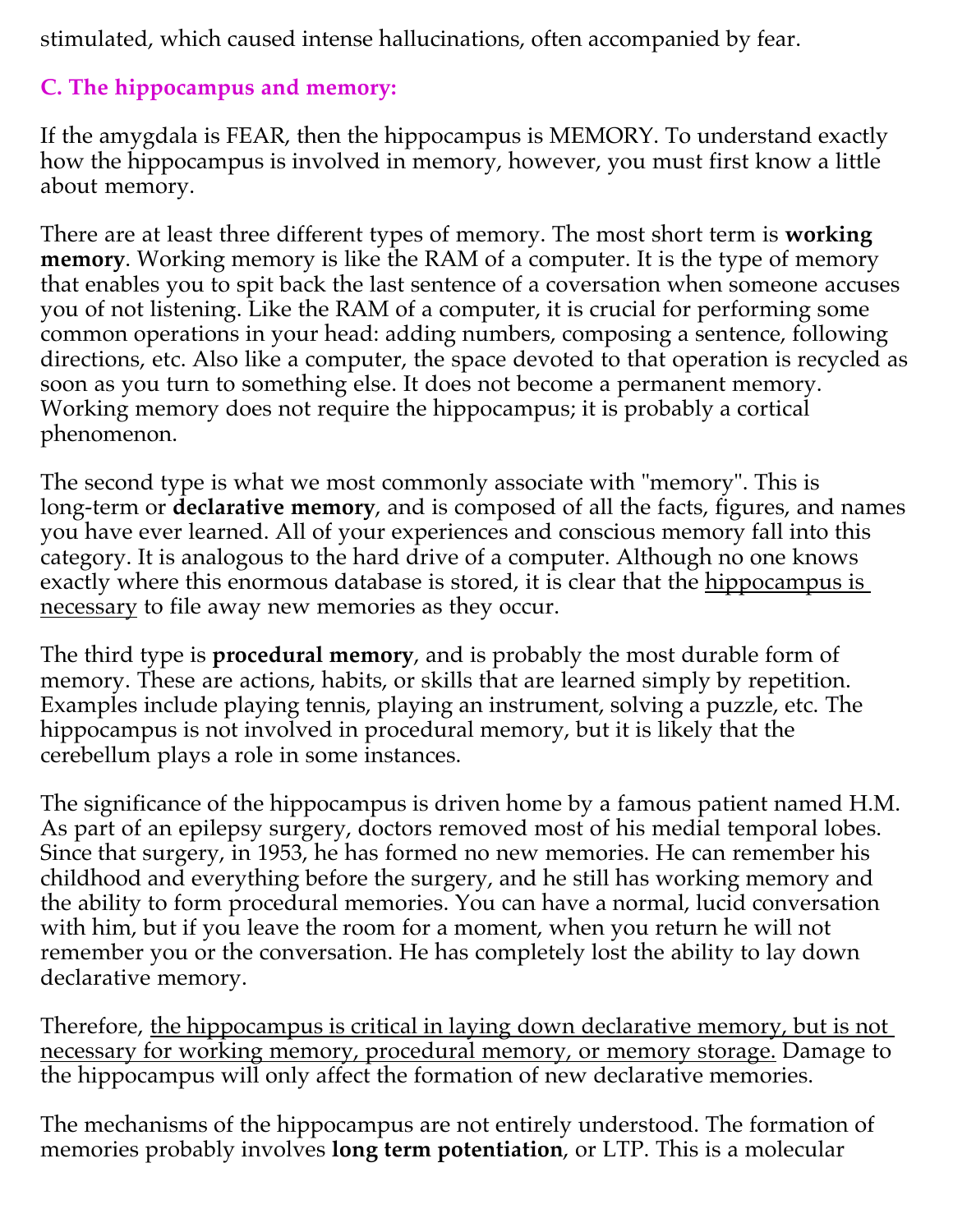process which strengthens groups of synapses that are repeatedly used. LTP is not sufficient to explain the storage of memory, though.

#### **D. The anatomy of the hippocampus:**

The hippocampus is a scrolled structure located in the medial temporal lobe. In a coronal section, it looks like this:



The hippocampus can be divided into at least five different areas, as labeled above. The **dentate gyrus** is the dense dark layer of cells at the "tip" of the hippocampus. Areas CA3 and CA1 are more diffuse; the small CA2 is hard to distinguish between them. (CA stands for *cornu ammonis,* from its ram's horn shape.) The **subiculum** sits at the base of the hippocampus, and is continuous with **entorhinal cortex**, which is part of the parahippocampal gyrus. There is essentially a one-way flow of information through the hippocampus, as diagrammed below.



Information enters the hippocampus by jumping across what appears to be a gap between the subiculum and dentate gyrus. This tract is called the **perforant path**, as it perforates the space between the two. The entorhinal axons then synapse on cells in the dentate gyrus. The dentate neurons, in turn, send axons to CA3; these are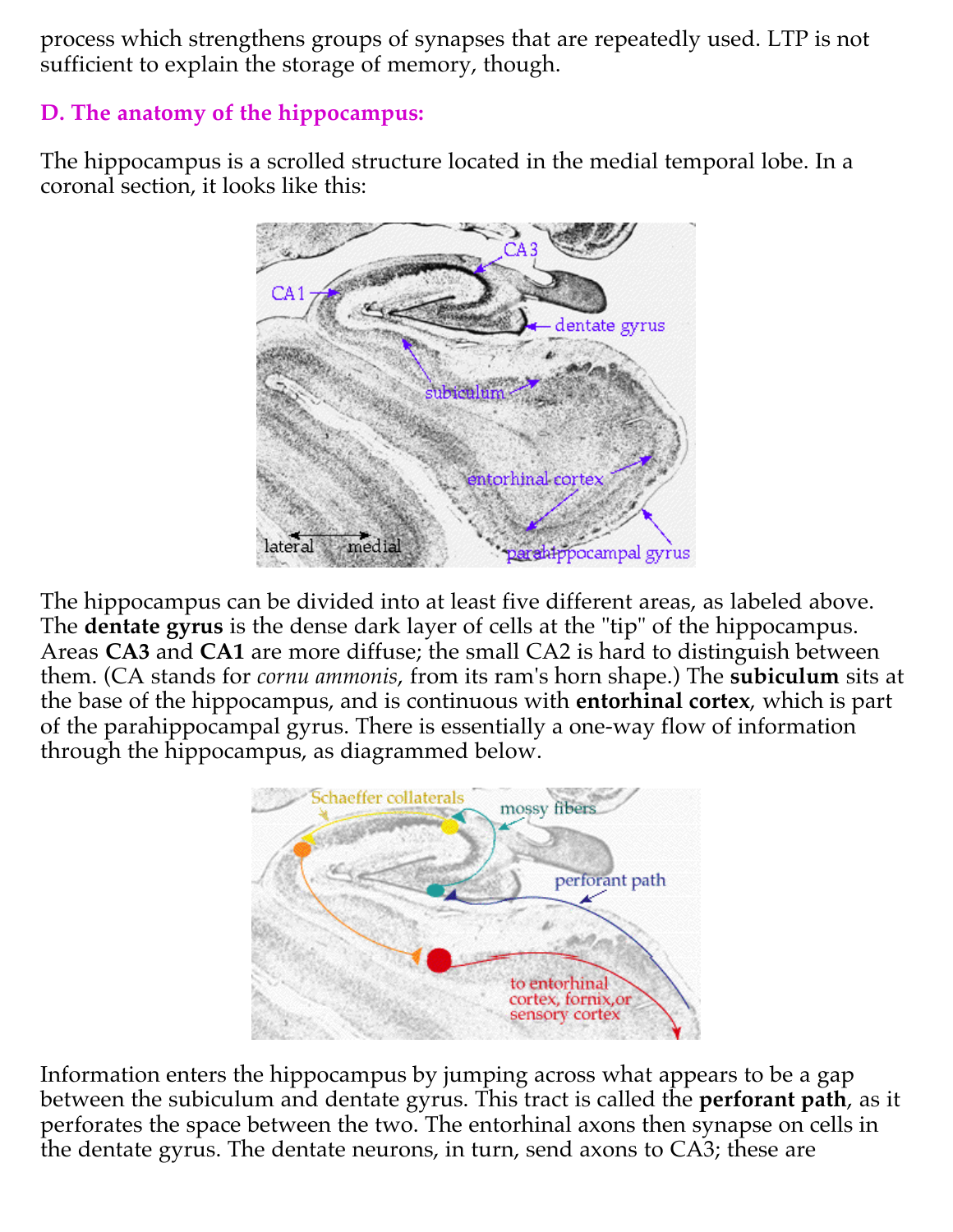called **mossy fibers**. ("Mossy fibers" is a morphological description for axons with large bulbous terminals, and these are unrelated to those in the cerebellum.) CA3 sends axons called **Schaeffer collaterals** to CA1, which sends yet another set of fibers to the subiculum. The subiculum is responsible for the output of the hippocampus: it can either send axons directly to the hypothalamus and mammillary bodies via the (remember the fornix?), or it can pass along the information back to entorhinal **fornix** cortex, which will relay it all back to sensory cortex. It is essentially one continuous pathway that begins in sensory cortex, traverses the hippocampus (loop-the-loop), and returns to sensory cortex. Somewhere in there, memory is born.

### **E. Diseases of the hippocampus:**

The hippocampus is particularly vulnerable to several disease processes, including **ischemia**, which is any obstruction of blood flow or oxygen deprivation, **Alzheimer's disease**, and **epilepsy**. These diseases selectively attack CA1, which effectively cuts through the hippocampal circuit. Below is a photograph of a normal hippocampus and one which has been deprived of oxygen.



You should be able to see the degeneration of CA1 (labeled) and the absence of cell bodies (stained purple). A stroke can have this effect, but there must be bilateral damage of the hippocampi to affect memory. Therefore only situations that deplete blood or oxygen flow to the entire brain will produce a memory deficit. The pathology of severe temporal lobe epilepsy looks very similar to ischemic damage.

Alzheimer's disease, although it affects the entire brain, is particularly hard on the CA1 region. Below is a photograph of the hippocampus of an Alzheimer's patient, with the CA1 region magnified. Both extracellular plaques and intracellular tangles are visible - these are the pathological hallmarks of the disease.